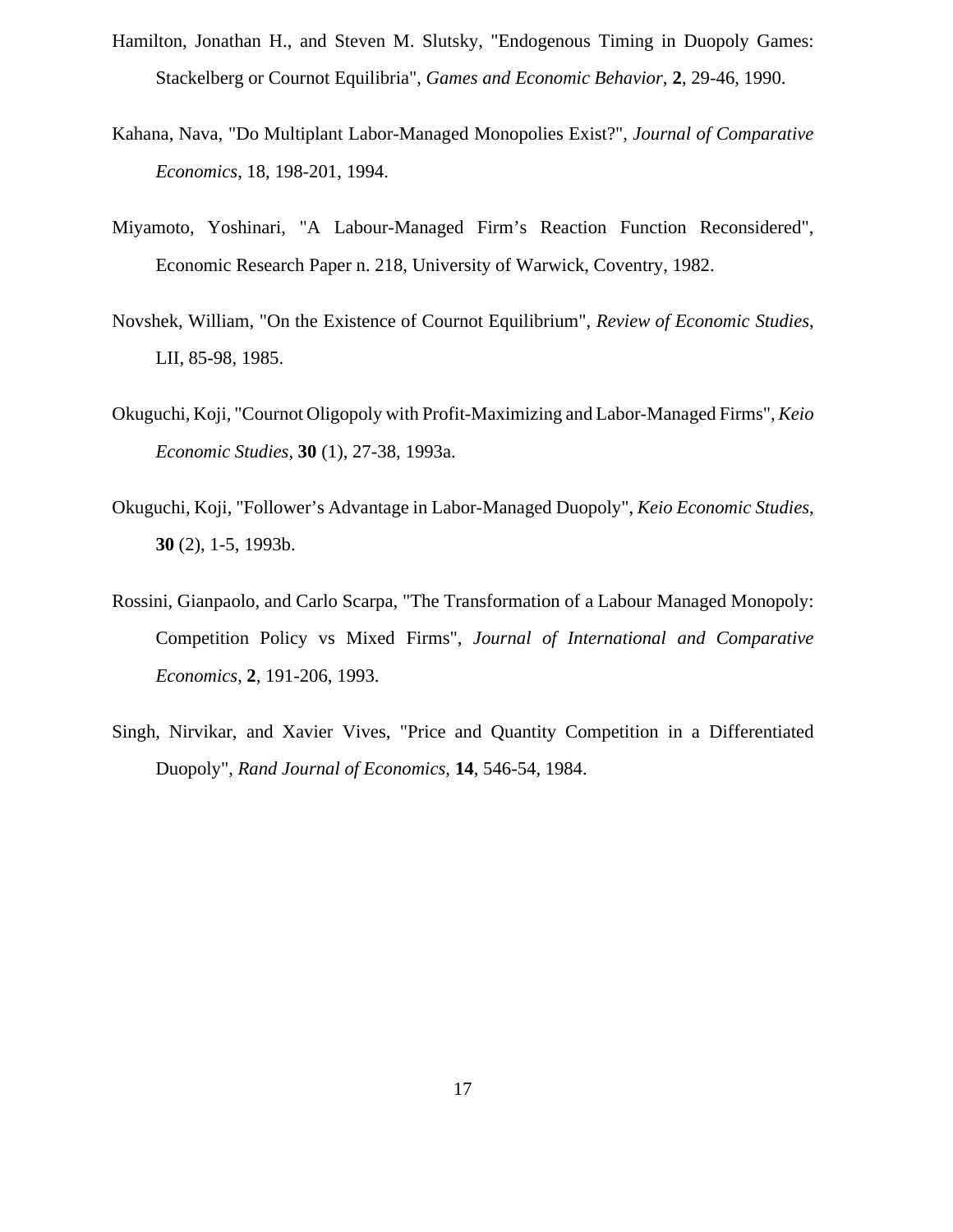#### **References**

- Boyer, Marcel and Michel Moreaux, "On Stackelberg Equilibria with Differentiated Products: The Critical Role of the Strategy Space", *Journal of Industrial Economics*, XXXVI, 217-30, 1987.
- Bulow, Jeremy, John Geanakoplos and Paul Klemperer, "Multimarket Oligopoly: Strategic Substitutes and Complements", *Journal of Political Economy*, **93**, 488-511, 1987.
- Cremer, Helmut, and Jacques Crémer, "Duopoly with Employee-Controlled and Profit-Maximizing Firms: Bertrand vs Cournot Competition", *Journal of Comparative Economics*, **16**, 241-58, 1992.
- Delbono, Flavio, and Gianpaolo Rossini, "Competition Policy vs Horizontal Merger with Public, Entrepreneurial and Cooperative Firms", *Journal of Comparative Economics*, **16**, 226-40, 1992.
- Delbono, Flavio, and Carlo Scarpa, "Upward Sloping Reaction Functions under Quantity Competition in Mixed Oligopolies", Dipartimento di Scienze Economiche, Bologna, mimeo; to appear in *Bulletin of Economic Research*, 1995.
- Dixit, Avinash, "Comparative Statics for Oligopoly", *International Economic Review*, **27**, 103-22, 1986.
- Dowrick, Steve, "von Stackelberg and Cournot Duopoly: Choosing Roles", *Rand Journal of Economics*, **17**, 251-60, 1986.
- Gal-Or, Esther, "First Mover and Second Mover Advantages", *International Economic Review*, **26**, 649-53, 1985.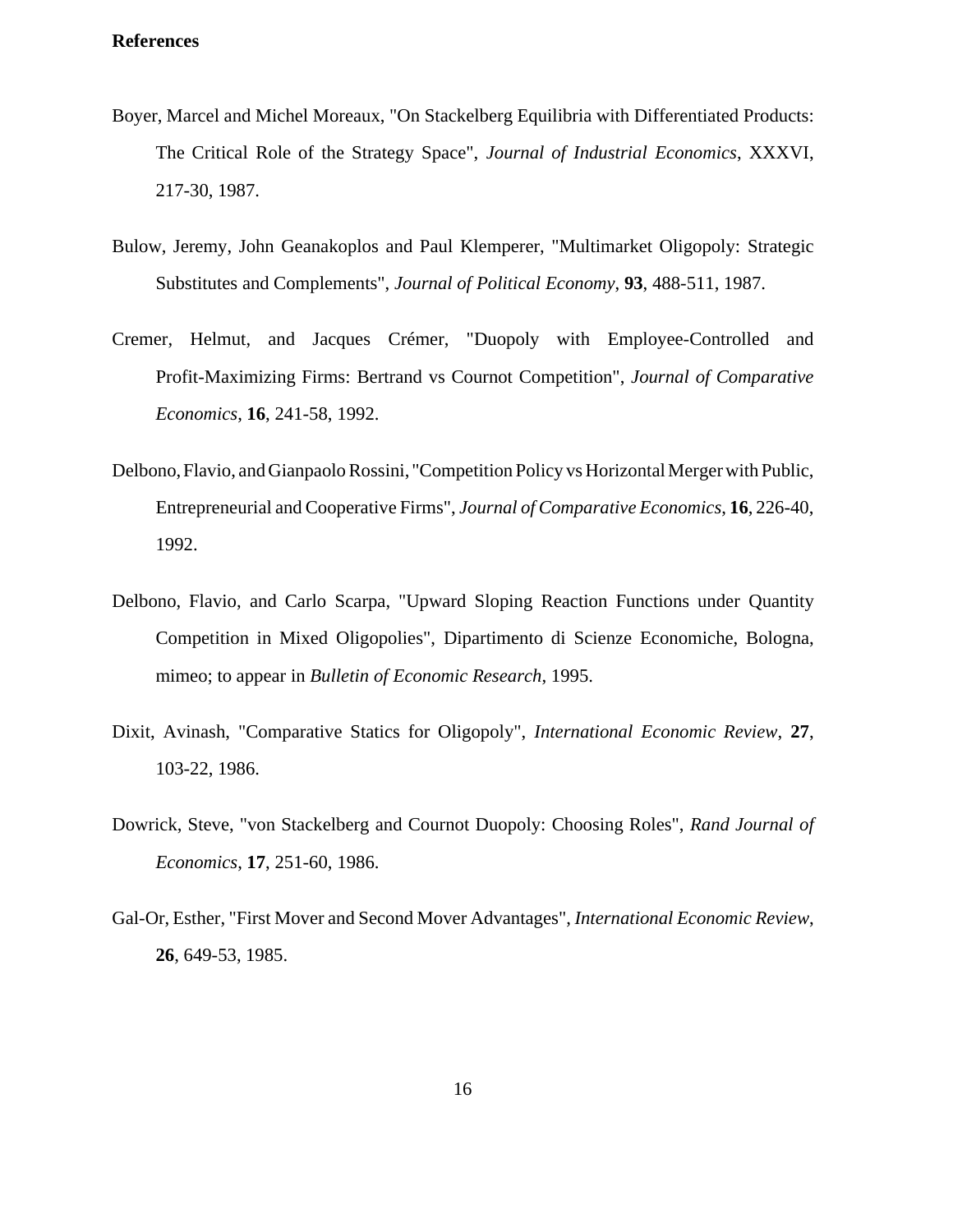$$
\Psi = -\frac{(16k + a^2)}{8} + a\sqrt{\frac{8k^2 + a^2k}{2}}.
$$
 (a.5)

Again, the quantity produced by the follower, in this case the LM firm, can be computed resorting to her own reaction function (20). Finally, the condition that must be met in order for market price to be positive at equilibrium is the following:

$$
a^2 > 2k.\tag{a.6}
$$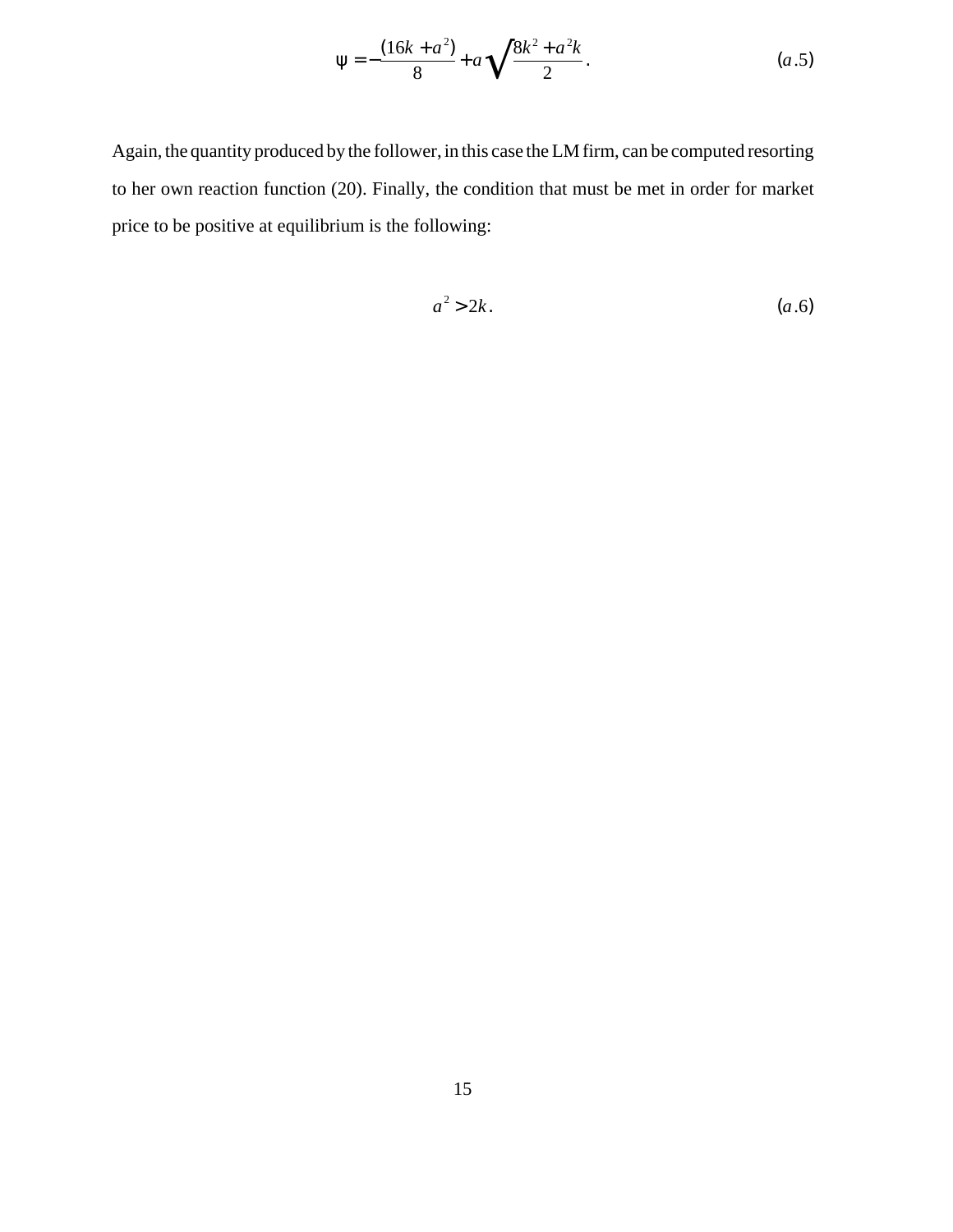# **Appendix**

# **A.1. The leader's output in the LM duopoly**

The solution to the leader's problem in the pure LM duopoly is given by:

$$
x_i = \frac{2}{3}a - \frac{2k}{3a} + (\eta + \phi)^{1/3} - \frac{a(6k + 3a^2 - (2F/a - 2a)^2)/3}{[27a^3(\eta + \phi)]^{1/3}}
$$
(a.1)

where

$$
\eta = \frac{-8k^3 + 42a^2k^2 - 6a^4k - a^6}{27a^3} \quad \phi = \frac{1}{3a} \sqrt{\frac{96a^2k^3 - 20k^4 - 24a^4k^2 + 2a^6k}{3}} \qquad (a.2)
$$

The output of the follower, firm *j*, can be obtained through her reaction function (17). Since it must be that  $a > x_i + x_j$ , the following constraint is to be satisfied:

$$
a^2 > k(3 + 2\sqrt{2}).\tag{a.3}
$$

# **A.2. The leader's output in the mixed duopoly**

When the PM firm plays the leader's role in the mixed duopoly game, her production amounts to:

$$
x_P = \frac{a}{2} \left( \frac{3}{2} + \frac{1}{\Psi^{1/3}} + \frac{\Psi^{1/3}}{4} \right),
$$
 (a.4)

where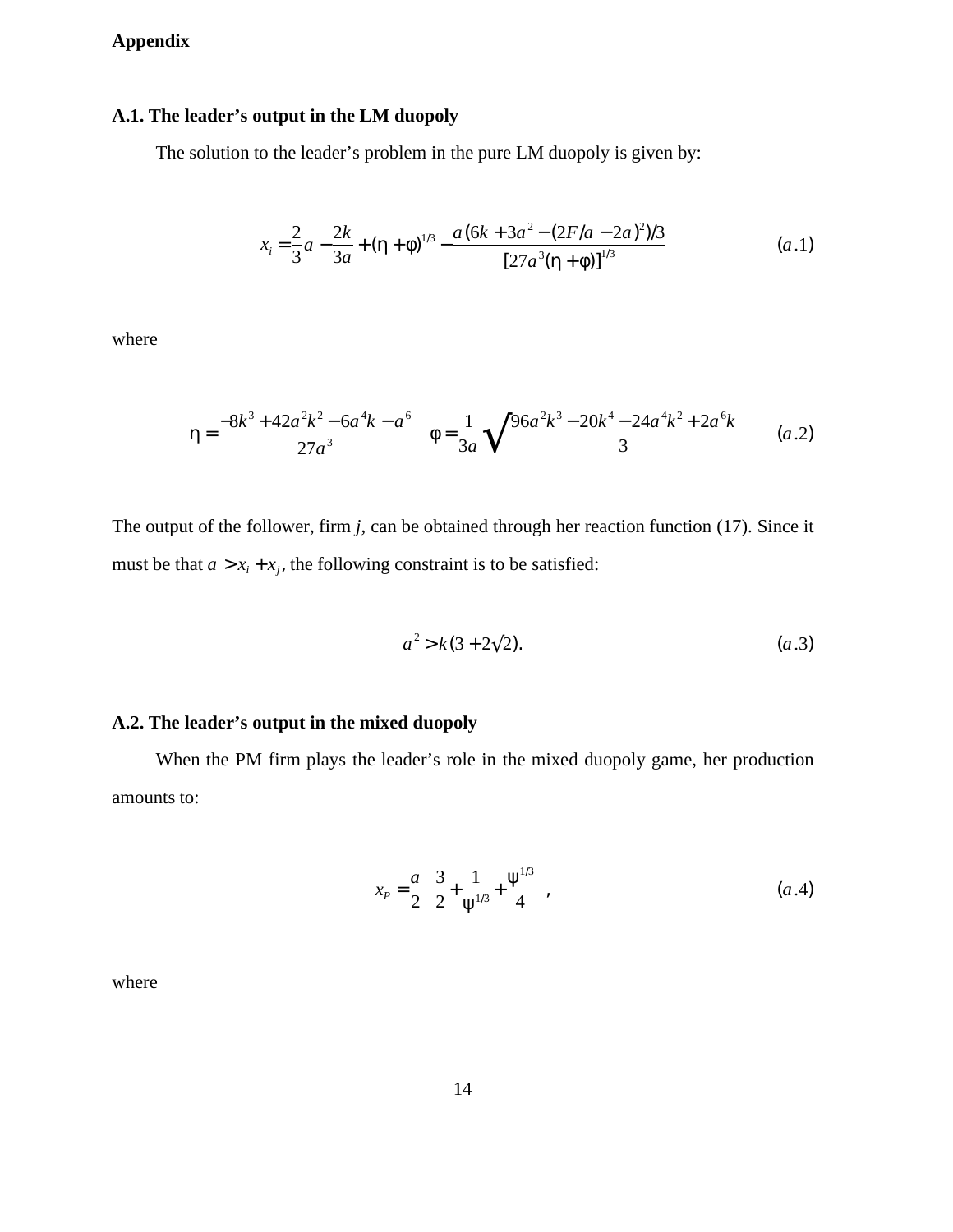respect to the relevant market variable.

Under Bertrand competition, due to the fact that reaction functions are both upward sloping, the extended game exhibits multiple equilibria, namely both the Stackelberg equilibria and one in mixed strategies where firms randomize over moving first or second. Under Cournot competition, the entrepreneurial firm's reaction function is downward sloping while the labour managed firm's one is upward sloping, so that the extended game has a unique subgame perfect equilibrium, i.e., the Stackelberg equilibrium where the profit maximizing firm is appointed the leader's role. Hence, the simultaneous Nash equilibrium in pure strategies does not emerge as a subgame equilibrium from either the Bertrand or the Cournot extended game.

The analysis of Cournot competition has provided new insights on the relative feasibility of alternative reform plans in Eastern European countries. Cournot-Stackelberg equilibria yield lower total production as compared to simultaneous equilibria in both LM and mixed duopoly. This amounts to saying that the social welfare level associated with sequential play is lower than the one yielded by simultaneous play under both market regimes. Hence, the incentive to turn an LM market into a mixed one appears now lower than it seemed to be on the basis of previous contributions, while merger appears as a more advantageous alternative.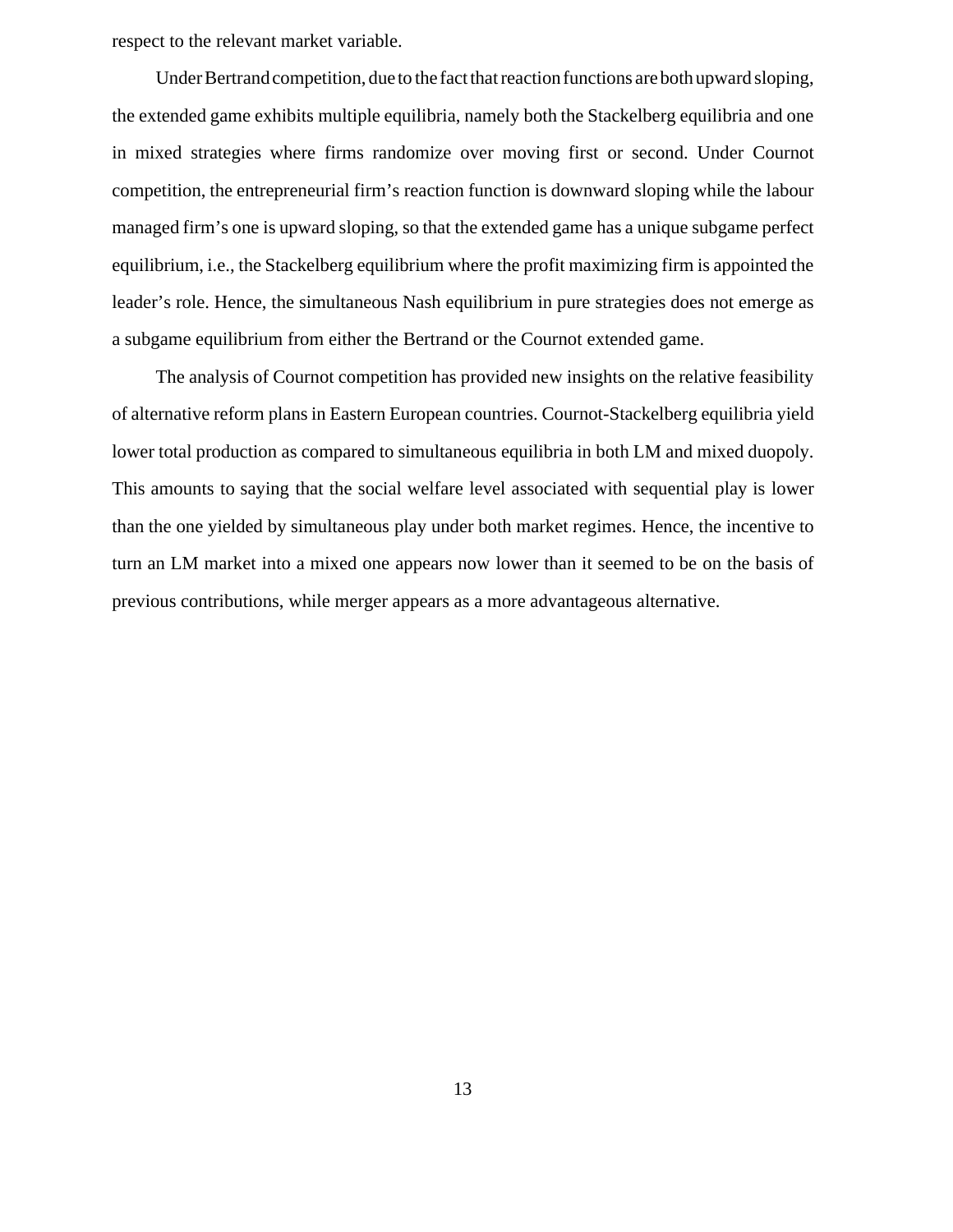$$
\Delta SW_N = \frac{SW_{dep} - SW_{dc}}{SW_{dc}}
$$
\n(22)

$$
\Delta SW_S = \frac{SW_{Sdep} - SW_{Sdc}}{SW_{Sdc}}
$$
\n(23)

The index in (22) measures the rate of increase in welfare due to the transformation of an LM duopoly into a mixed duopoly, under the assumption of simultaneous play, while (23) yields the same information under sequential play. In the viable range of parameters  $(a^2 > 128k/9)$ , it can be established that, given the size of fixed costs, (i) both  $\Delta SW_N$  and  $\Delta SW_S$  increase as *a*  $i$ ncreases, and  $(ii)$  ∆*SW<sub>N</sub>* > ∆*SW<sub>s</sub>*, i.e., the increase in social welfare due to the envisaged reform is smaller when sequential rather than simultaneous play is considered. In the light of the perspective described by Delbono and Rossini (1992), who take also into account the possibility of a horizontal merger between the two firms, the fact that  $SW_{Sdep} < SW_{dep}$  makes merger appear socially preferable to a mixed duopoly for a wider range of parameter values. As a last remark, one can notice that, provided that with a linear market demand a public firm's reaction function is downward sloping,<sup>5</sup> the analysis of a mixed duopoly with a public and an LM firm would lead to conclusions largely analogous to those I have just outlined.

#### **5. Conclusions**

I have analysed the nature of the equilibria arising in a mixed duopoly setting where a profit maximizing and a labour managed firm compete either in prices or in quantities. In the light of the contribution by Hamilton and Slutsky (1990), some of the several possible equilibria can be selected as candidate subgame perfect equilibria of the extended game where firms first declare their respective preferences over the timing of moves and then proceed to optimize

**<sup>5.</sup>** Delbono and Scarpa (1995) investigate the conditions under which a public firm's Cournot reaction function is upward sloping.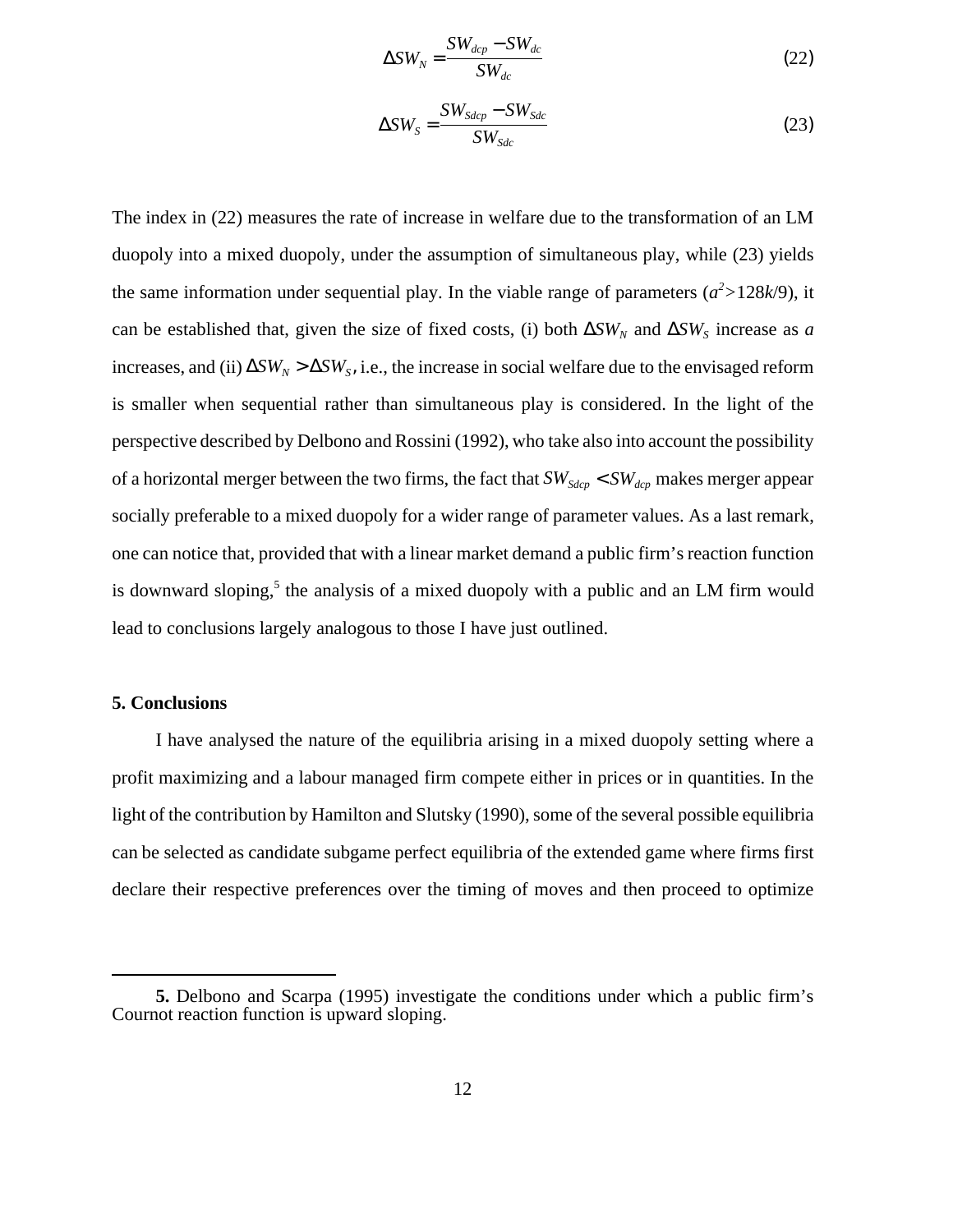### **4.2. Sequential play in the mixed duopoly**

Assume now that a PM firm competes against an LM firm, in such a way that the former leads while the latter follows. The entrepreneurial firm sets her own output level so as to solve the following problem:

$$
\max_{x_P^C} \quad \pi_P = p x_P - x_P^2 - k \tag{19}
$$

$$
s.t.: \quad x_C = \frac{2k}{a - x_P} \tag{20}
$$

The total output supplied at equilibrium, labelled  $X_{Sdcp}$ , is smaller than the total output associated with the simultaneous Nash equilibrium,  $X_{\text{dep}}$  (see the Appendix). Hence, the following inequality can be quickly established:

$$
SW_{\text{dcp}} > SW_{\text{Sdcp}} \quad \forall a^2 > \frac{128}{9}k. \tag{21}
$$

The relative size of *a* and *k* must satisfy the inequality in (21) in order for both firms to operate on the market at the simultaneous Nash equilibrium (see Delbono and Rossini, 1992, p.231).

### **4.3. Welfare comparison**

I am now in a position to compare the welfare levels associated with the equilibria considered in Delbono and Rossini (1992) with those generated by the Stackelberg equilibria above. To this aim, I can resort to the following magnitudes: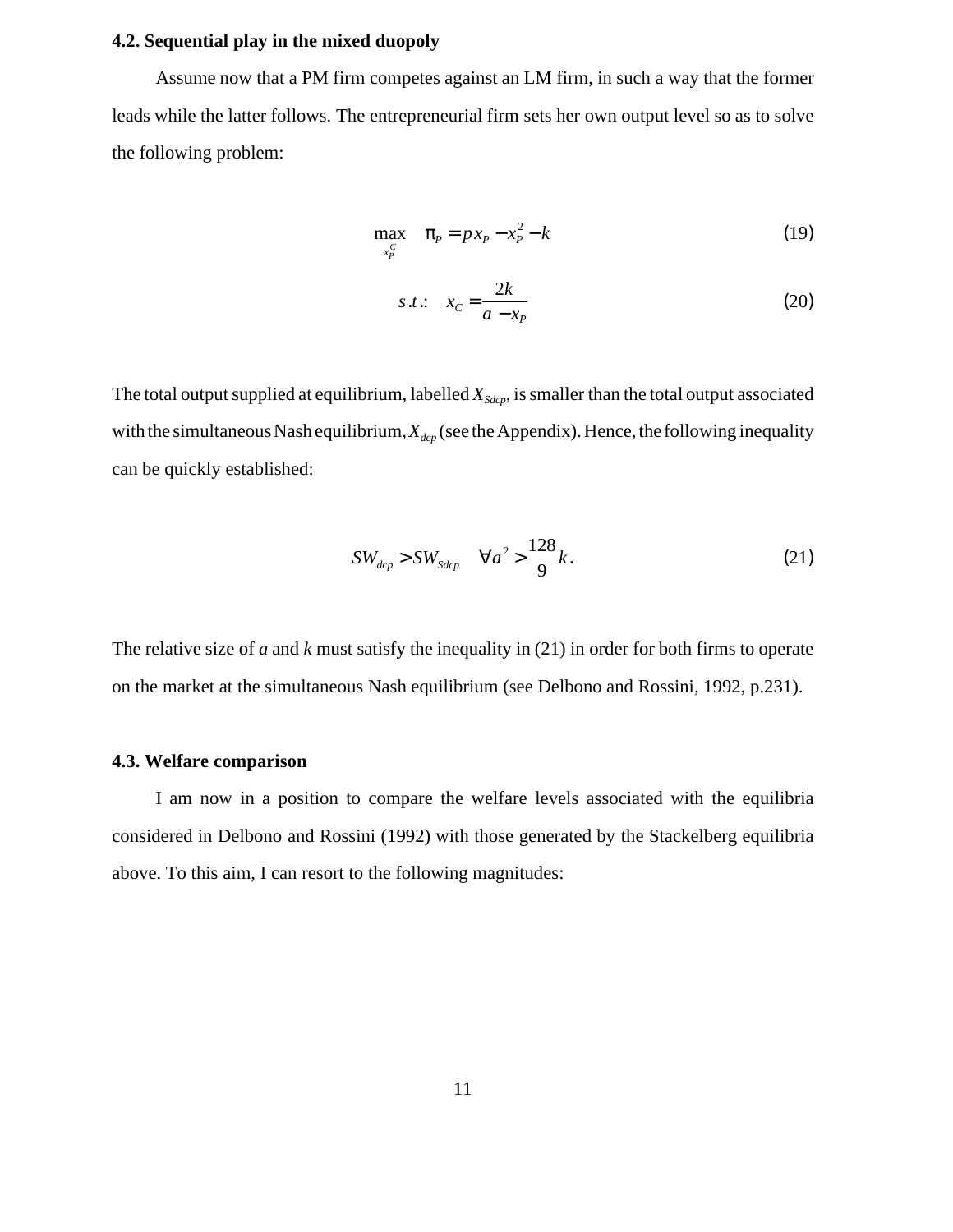Finally, social welfare (gross of fixed costs) corresponds to:

$$
SW = aX - \frac{X^2}{2} - \sum_{i} x_i^2
$$
 (16)

where  $X = x_i + x_j$  is total production.

### **4.1. Sequential play in the LM duopoly**

Consider first the setting where both firms maximize income per worker, under the assumption that firm *i* takes the lead. Thus, firm *i* must choose her quantity in order to maximize the objective function (14) under the constraint given by the reaction function of firm *j*, which is the following:

$$
x_j = \frac{2k}{a - x_i} \tag{17}
$$

The total quantity produced in such a setting, which can be labelled as  $X_{Sdc}$ , is lower than the quantity supplied in correspondence of the simultaneous Nash equilibrium,  $X_{dc}$  (see the Appendix). As a consequence, the social welfare levels associated with the two equilibria can be ranked as follows:

$$
SW_{dc} > SW_{Sdc} \quad \forall a^2 > 8k,
$$
\n(18)

where the constraint on market size appearing in (18) warrants that both firms are active at the simultaneous Nash equilibrium (and thus also at the Stackelberg equilibrium, where they produce less).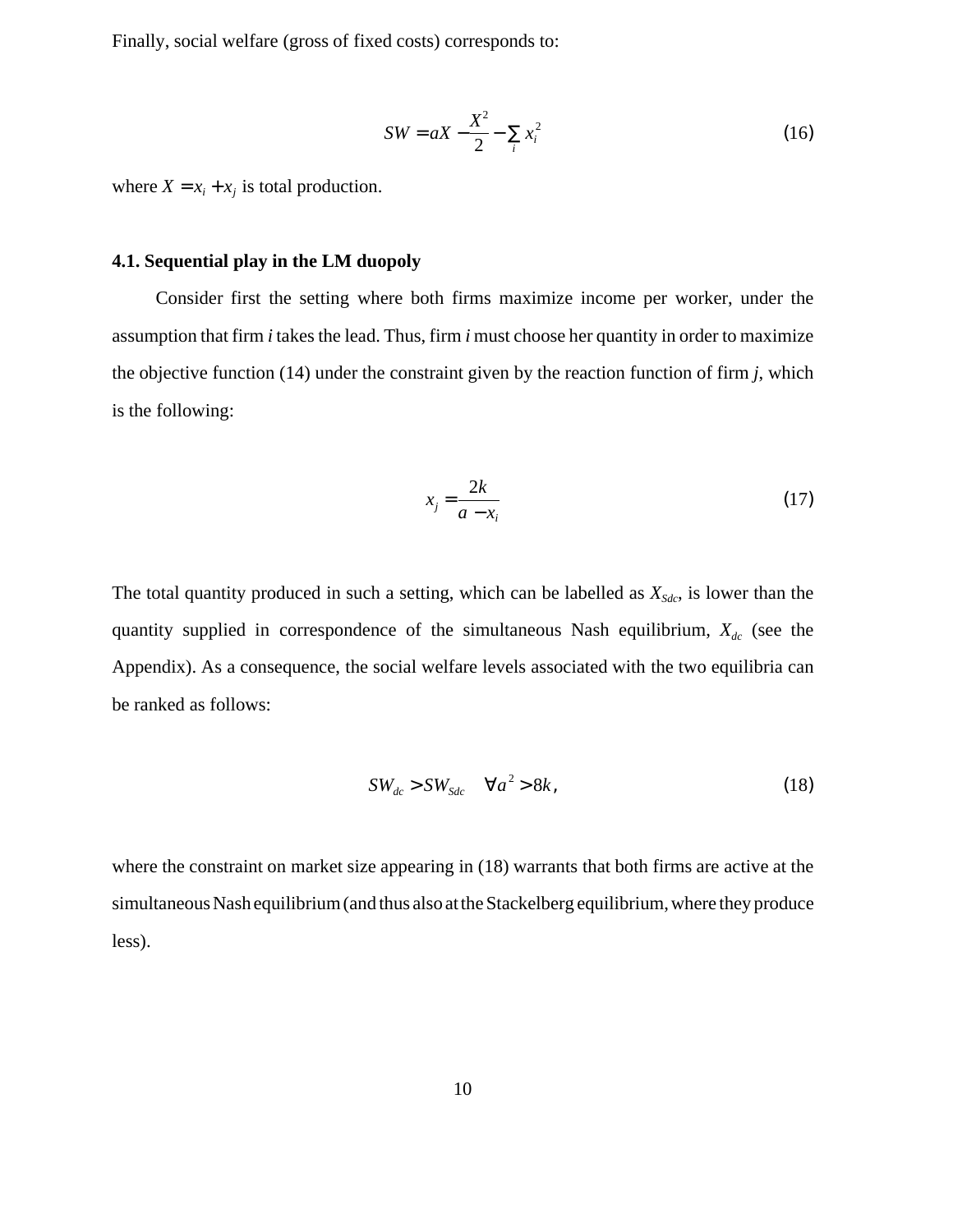Thus, on the basis of the above remarks, it appears that the relevant comparison involves the welfare levels associated with sequential play in both the LM and the mixed duopoly. For obvious reasons, I adopt the same setting as in Delbono and Rossini (1992, p.228). Firms supply a homogeneous product and behave *à la* Cournot. The inverse market demand function is linear:

$$
p = a - x_i - x_j. \tag{11}
$$

Firms are characterized by the following technology:

$$
x_i = \sqrt{l_i},\tag{12}
$$

denoting a decreasing marginal productivity of labour. Firm *i*'s total costs are:

$$
C_i(x_i) = x_i^2 + k \tag{13}
$$

where  $k$  denotes setup costs, which are assumed to be equal for both firms. Money wage is normalised to 1. The objective function of an LM firm is defined as follows:

$$
v_i^C = \frac{p x_i - k}{x_i^2} \tag{14}
$$

while that of a PM firm is:

$$
\pi_j^C = p x_j - x_j^2 - k. \tag{15}
$$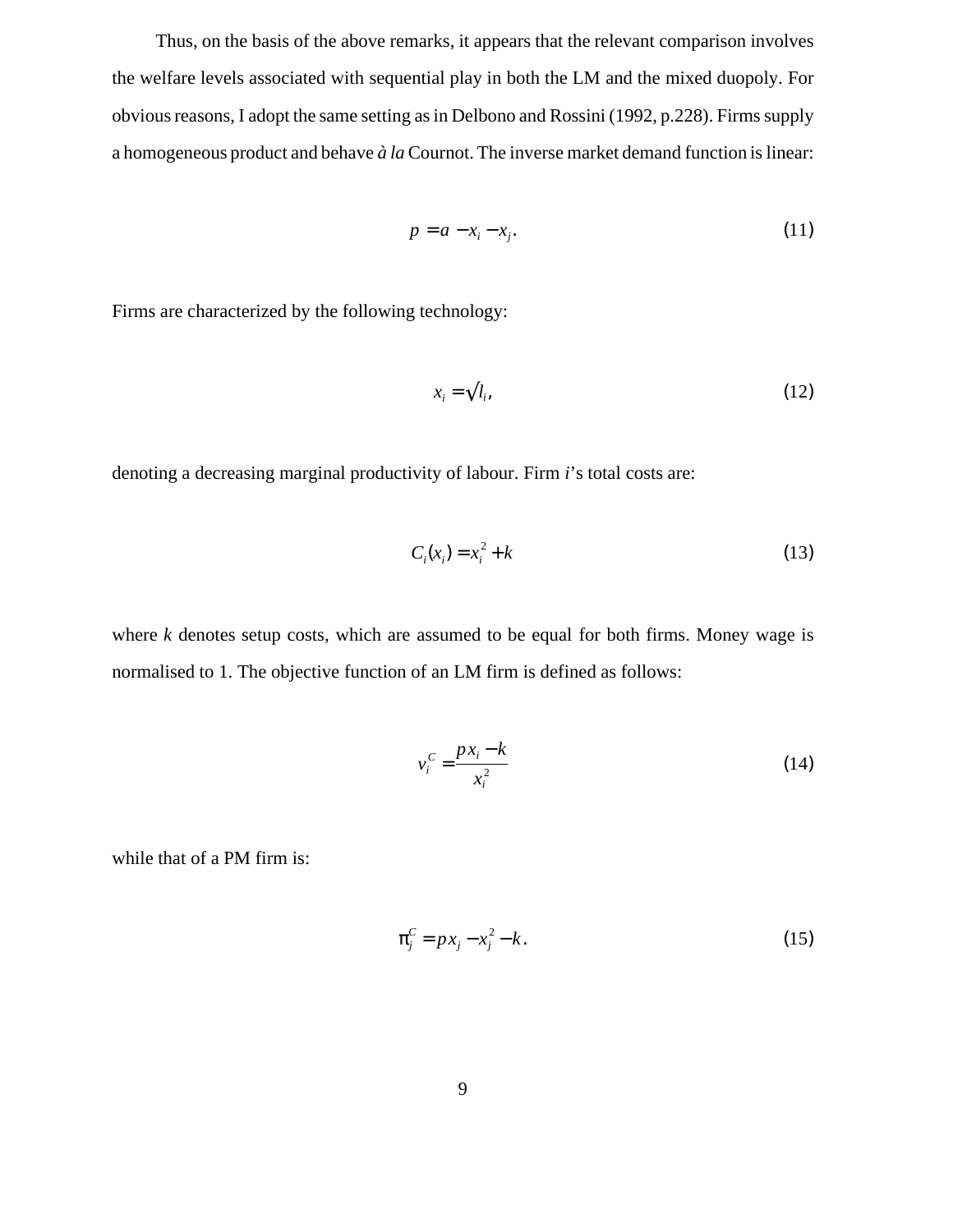**PROOF.** Since reaction functions exhibit opposite slopes, this is a special case of the general setting defined by Hamilton and Slutsky (1990, pp.36-41) in their Theorems IV and V(B). If there exists a preplay stage in which firms may choose the timing of moves, both decide to avoid playing simultaneously and, having opposite preferences over the distribution of roles in sequential play, since the PM firm prefers to lead while the LM firm prefers to follow, they agree on appointing the leader's role to the entrepreneurial firm.<sup>4</sup> *O.E.D.* 

#### **4. Policy implications**

The results obtained in the previous sections have some interesting implications as far as industrial policy is concerned. In the existing literature, the issue of restructuring Eastern European economies has been usually tackled through the comparison of the welfare levels associated with LM and mixed oligopolies under the assumption that firms adopt Cournot behaviour and move simultaneously (Cremer and Cremèr, 1992; Delbono and Rossini, 1992; Kahana, 1994). In particular, Delbono and Rossini (1992) evaluate the viability of alternative reforms where the initial LM monopoly is turned into either a mixed duopoly or a firm with a mixed objective function. In the former case an LM firm competes against either a private or a public firm, while in the latter the monopolist maximizes an objective function which takes into account either entrepreneurial profits or social welfare, together with value added per worker. The authors conclude that, whatever reform is adopted, it leads to a welfare improvement with respect to the *status quo*. In a recent note, Kahana (1994) shows that it wouldn't be rational for an LM monopolist to operate with several plants, so that as the relevant *status quo* one should rather consider an LM oligopoly. However, this does not modify significantly the results reached by Delbono and Rossini.

**<sup>4.</sup>** To the best of my knowledge, the only other case yielding unanimous preferences over the distribution of roles has been provided by Singh and Vives (1984) analysing a duopoly game between entrepreneurial firms where one firm optimizes w.r.t. price and the other w.r.t. quantity. This yields reaction functions of opposite slopes.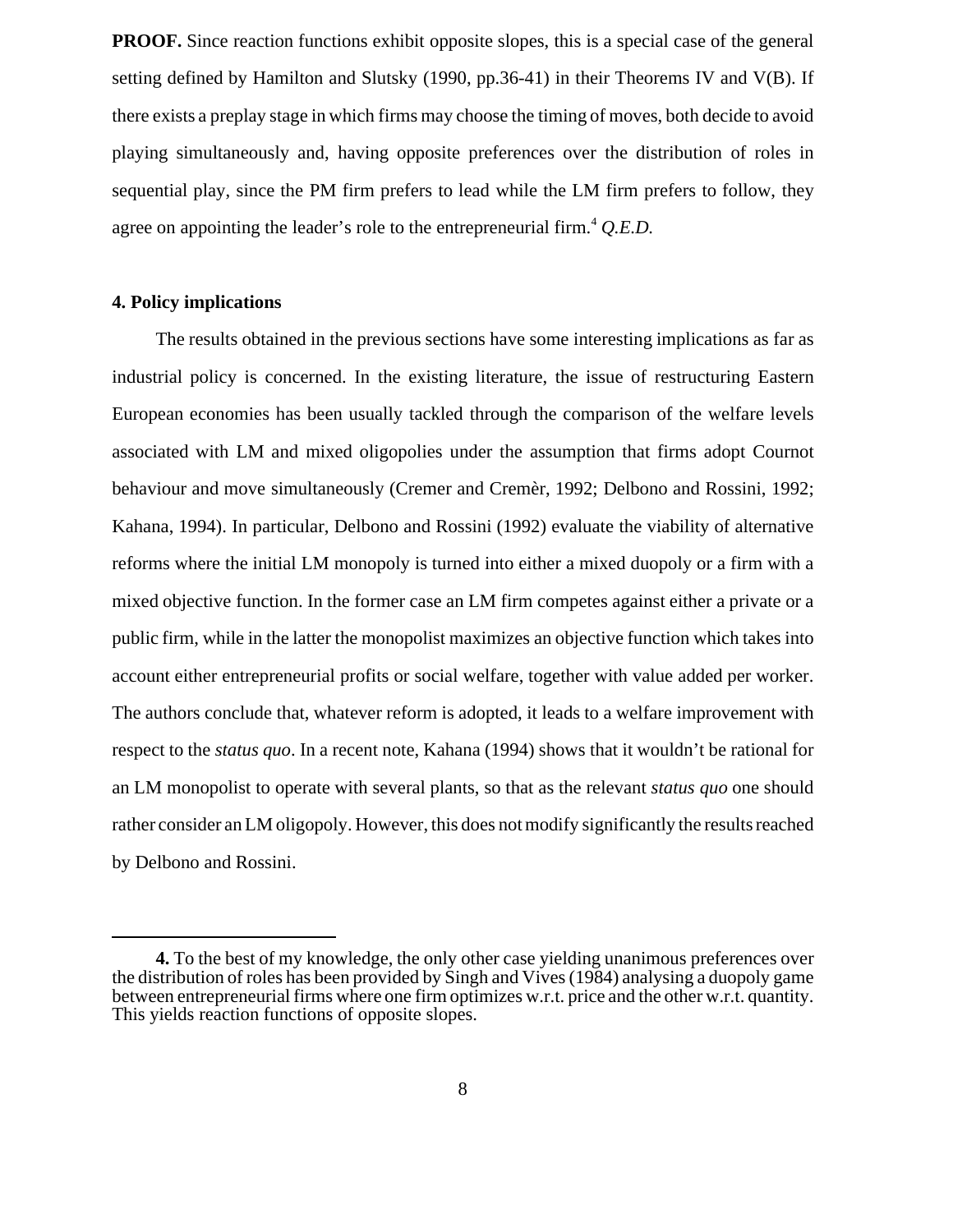#### **3. Cournot competition**

In this Section, optimization w.r.t. quantity is analised. If the domain of the demand function (3) is a rectangular region, it can be inverted to obtain:

$$
p_i = f^i(x_i, x_j), \quad i, j = C, P, \quad i \neq j,
$$
\n
$$
(9)
$$

with

$$
\partial f^i / \partial x_j \equiv f_j^i < 0; \tag{10.1}
$$

$$
\frac{\partial^2 f^i}{\partial x_i \partial x_j} \equiv f_{ij}^i \quad \in \quad [0, -\frac{f_j^i}{x_i}]. \tag{10.2}
$$

Assumption (10.1) is borrowed from Okuguchi (1993b, p.4). Assumption (10.2), which is a bit tighter than the corresponding condition in Okuguchi (1993b, p.4), and is borrowed from Okuguchi (1993a, p.29), implies that firm *i*'s marginal revenue decreases as her rival's output increases. Provided firm *i* acts as a profit maximizer, this condition also implies that her own reaction function is negatively sloped (see Novshek, 1985; Dixit, 1986; Okuguchi, 1993a, *inter alia*).3 Provided that the reaction function of the LM firm is upward sloping (Okuguchi, 1993a,b), the following holds:

**PROPOSITION 2.** The Stackelberg equilibrium with the profit maximizing firm moving first and the labour managed firm moving second is the only subgame perfect equilibrium of the extended Cournot game.

**<sup>3.</sup>** Cournot behaviour may induce a profit maximizing firm to consider her rivals as strategic complements. This happens when a large dominant firm competes against a population of smaller rivals. See Bulow et al. (1985, p.500).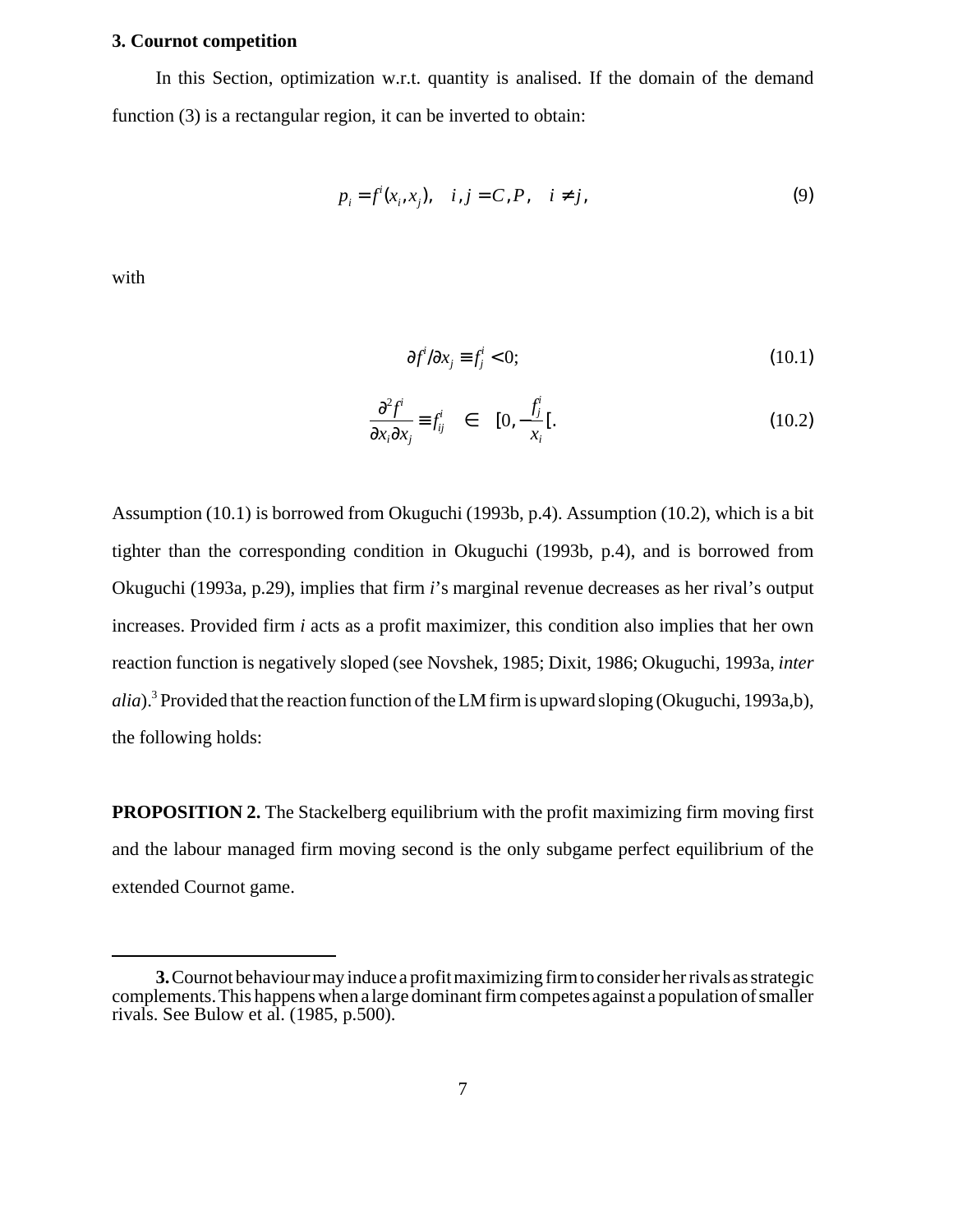$$
\frac{\partial^2 \pi_P^B}{\partial p_P \partial p_C} = g_C^P + p_P g_{PC}^P - h_P g_{PC}^P - h_P g_P^P g_C^P; \tag{8}
$$

on the basis of the above assumptions, it is quickly established that the sign of (8) is positive. Hence, the reaction function of the PM firm in the price space is upward sloping. *Q.E.D.*

Provided that the reaction function of the PM firm is positively sloped, as claimed in Lemma 1, and the reaction function of the LM firm is also increasing, as shown by Okuguchi (1993b), I am going to show what is stated in the following:

**PROPOSITION 1.**The extended Bertrand game between a profit maximizing firm and a labour managed firm has multiple equilibria. None of them is simultaneous.

**PROOF.** Since both reaction functions are positively sloped, this setting is a special case of the general situation depicted by Hamilton and Slutsky (1990, pp.36-41) in their Theorems III, V(Aii) and VI. According to these theorems, when both reaction functions are increasing the extended game with observable delay, where players first choose the timing of moves and then proceed to play, has multiple equilibria. Namely, both sequential play are subgame perfect equilibria; moreover, there exists a mixed strategy equilibrium in which firms randomize over the strategies "moving first" and "moving second". This is due to the fact that both reaction functions intersect the Pareto superior set, i.e., the set of all pair of prices yielding payoffs that dominate those associated with the simultaneous equilibrium. *Q.E.D.*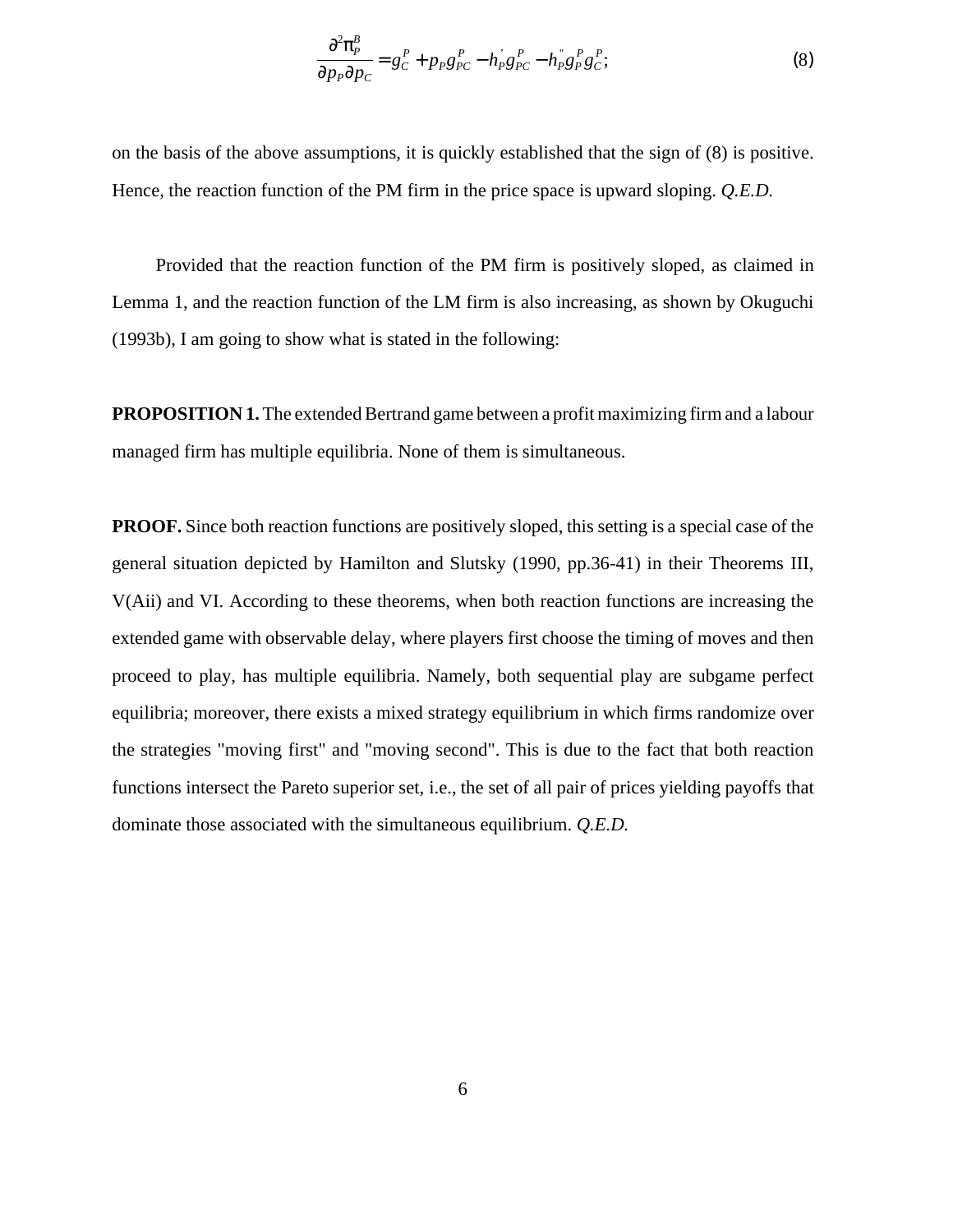setting the reaction function of an LM firm is positively sloped irrespectively of the nature of the rival, I can confine myself to investigate the characteristics of the entrepreneurial firm's reaction function. I am going to prove the following:

**LEMMA 1.** Under Bertrand competition, the reaction function of the profit maximizing firm is upward sloping.

**PROOF.** The objective function of the PM firm is the following:

$$
\pi_P^B = p_P g^P(p_C, p_P) - h_P(x_P) - k_P \tag{5}
$$

where  $k_p$  defines the entrepreneurial firm's fixed cost. The first order condition for profit maximization w.r.t. price is:

$$
\frac{\partial \pi_P^B}{\partial p_P} = g^P(p_C, p_P) + p_P g_P^P - h_P^j g_P^P = 0.
$$
\n(6)

Assume the second order condition is satisfied. It is known (see Bulow et al., 1985) that the slope of the reaction function has the same sign as the derivative of (6) w.r.t  $p_c$ :

$$
sign \frac{\partial p_P}{\partial p_C} = sign \frac{\partial^2 \pi_P^B}{\partial p_P \partial p_C}
$$
 (7)

Accordingly, it is sufficient to determine the sign of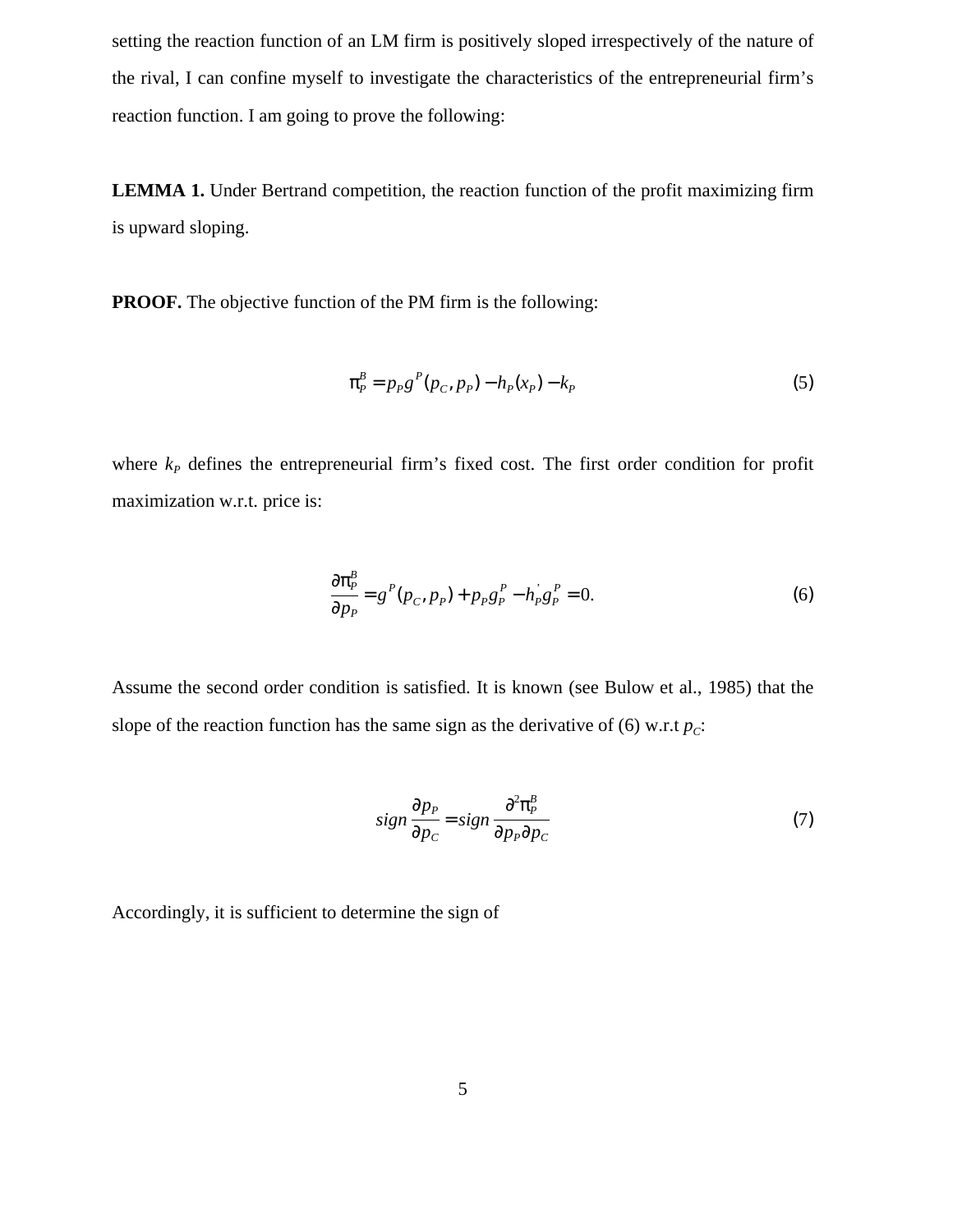firm. The technology is fully characterized by the following derivatives:

$$
h_i > 0, \quad h_i^{\dagger} > 0,\tag{2}
$$

i.e., the marginal productivity of labour is decreasing. Firms operate in a market for differentiated goods, whose demand is

$$
x_i = g^i(p_i, p_j), \quad i, j = C, P, \quad i \neq j,
$$
\n
$$
(3)
$$

where (see Okuguchi, 1993b, pp.2-3): $2^2$ 

$$
\partial g^i/\partial p_i \equiv g_i^i < 0, \quad \partial g^i/\partial p_j \equiv g_j^i > 0, \quad -g_i^i > g_j^i; \tag{4.1}
$$

$$
\frac{\partial^2 g_i}{\partial p_i \partial p_j} = g_{ij}^i \le 0, \quad g_j^i + p_i g_{ij}^i > 0.
$$
 (4.2)

The inequalities in (4.1) state that (i) an increase in firm *i*'s price induces a decrease in the demand for her own product, (ii) the two goods are substitutes, and (iii) the own price effect is larger than the cross price effect. The inequalities in (4.2) are needed for the reaction function of the LM firm to be positively sloped.

Since under the above assumptions Okuguchi (1993a,b) has shown that in a Bertrand

**<sup>2.</sup>** These assumptions, as well as those introduced in the remainder of the paper, hold for instance when linear demand functions are considered.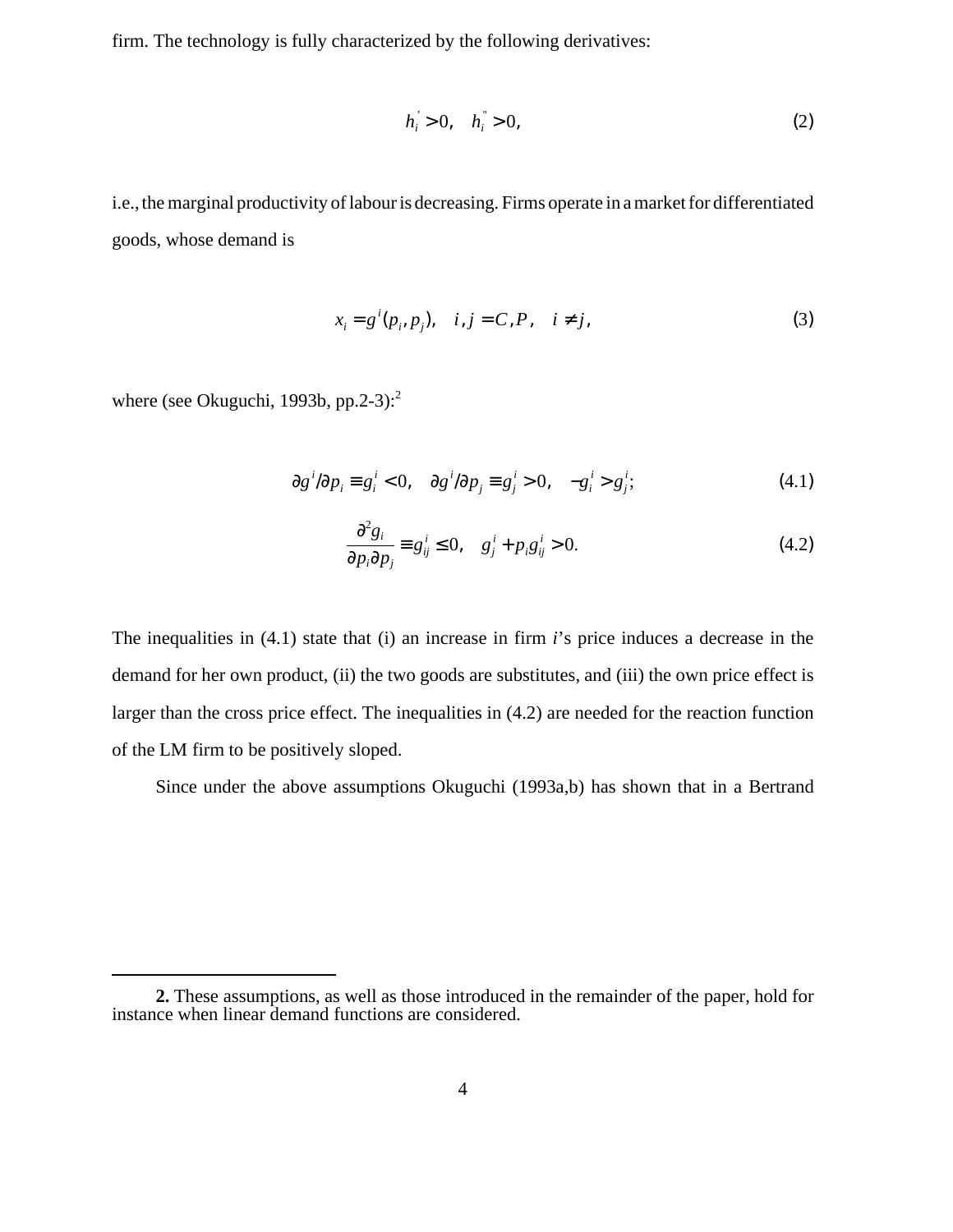(i) simultaneous play is not to be expected under neither form of competition; (ii) Cournot behaviour yields as the unique subgame perfect equilibrium of the extended game the Stackelberg equilibrium with the PM firm moving first, and (iii) Bertrand behaviour leads to multiple equilibria in which both firms would prefer to move late or play in mixed strategies.

These results have some interesting implications as for the issue of reforming Eastern European economies. Delbono and Rossini (1992) evaluate the feasibility of alternative reforms of LM markets consisting in the passage to a mixed oligopoly or a horizontal merger where the resulting firm maximizes an objective function in which a positive weight is assigned to either entrepreneurial profit or social welfare. In analysing the case of a mixed duopoly, they only consider simultaneous Nash equilibria. In the present paper, it is shown that only Stackelberg equilibria should be taken into account. Hence, it turns out that a reform based on either the privatization or the nationalization of a labour managed firm implies a smaller social gain than it could be expected on the basis of previous literature.

The remainder of the paper is structured as follows. Betrand competition is described in Section 2. Section 3 is devoted to Cournot competition. Policy implications are discussed in Section 4. Finally, Section 5 contains concluding comments.

## **2. Bertrand competition**

In order to safeguard the comparability of what follows with at least a part of the existing literature, I basically adopt the same symbology and assumptions as in Okuguchi (1993b). The magnitudes related to the PM and LM firms are identified as *P* and *C*, respectively.

Both firms produce through the following technology:

$$
l_i = h_i(x_i), \quad i = C, P
$$
\n<sup>(1)</sup>

where  $l_i$  is the amount of labour employed by firm *i* and  $x_i$  is the quantity produced by the same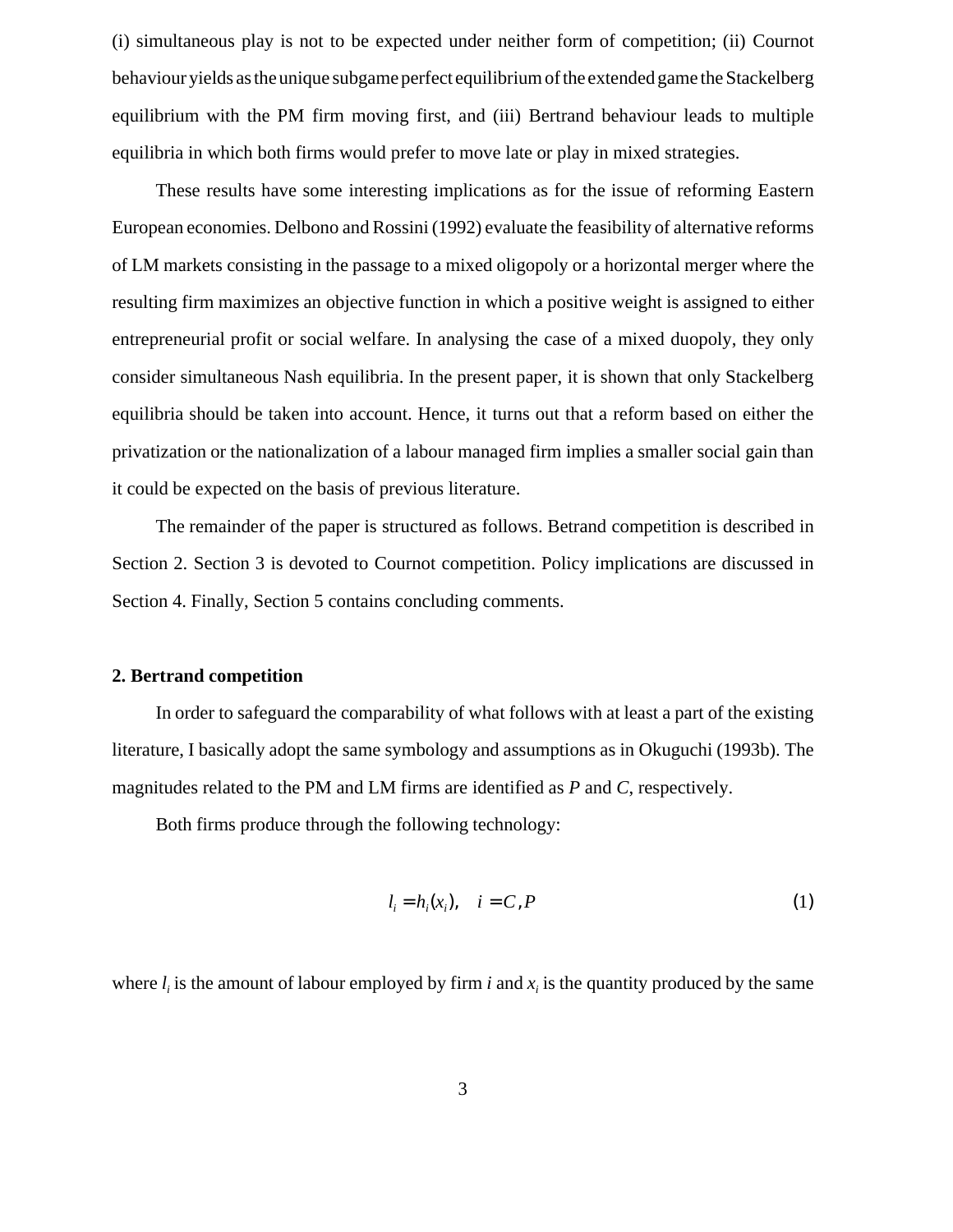a logical preplay stage which is not observed. If players decide to move at the same time, a simultaneous equilibrium is observed, and *viceversa*. It is noteworthy that the decision to play early rather than at a later stage is not sufficient to yield Stackelberg leadership, since an analogous decision by the rival determines the emergence of a simultaneous Nash equilibrium. Thus, a Stackelberg equilibrium (or sequential play) with one player moving first and the rival second will be the only subgame perfect equilibrium of the extended game if only one of the two possible sequential play outcomes Pareto-dominates the simultaneous play outcome (Hamilton and Slutsky, 1990, Theorem IV, p.37). Otherwise, when both players share the same preferences over the sequence of moves and the follower's payoff dominates that associated with simultaneous play, then both sequential equilibria (as well as a mixed strategy one) are subgame perfect equilibria of the extended game, so that in principle it is impossible to know which of them will be actually observed (Hamilton and Slutsky, 1990, Theorem III, p.36).

Applying the tools provided by Hamilton and Slustky (1990), I want to address a question which so far, to the best of my knowledge, has remained neglected, i.e., which preferences characterize a mixed duopoly game between a profit maximizing and a labour managed firm, and consequently which kind of equilibrium one can expect to obtain in such a game if firms can decide the timing of moves before proceeding to compete in prices or quantities.

The behaviour of LM firms in mixed oligopolies has been described by several authors (see, *inter alia*, Cremer and Crémer, 1992; Delbono and Rossini, 1992; Rossini and Scarpa, 1993; Okuguchi, 1993a). They have highlighted the peculiar behaviour of LM firms under quantity competition, yielding an upward sloping reaction function<sup>1</sup> instead of the usual downward sloping one characterizing the PM firm. Nevertheless, all these contributions investigate to various aims simultaneous play under either quantity or price setting behaviour. I will show that, when a preplay stage in the sense of Hamilton and Slutsky (1990) is introduced,

**<sup>1.</sup>** However, the reaction function of an LM firm is not necessarily upward sloping. See Miyamoto (1982, p.13).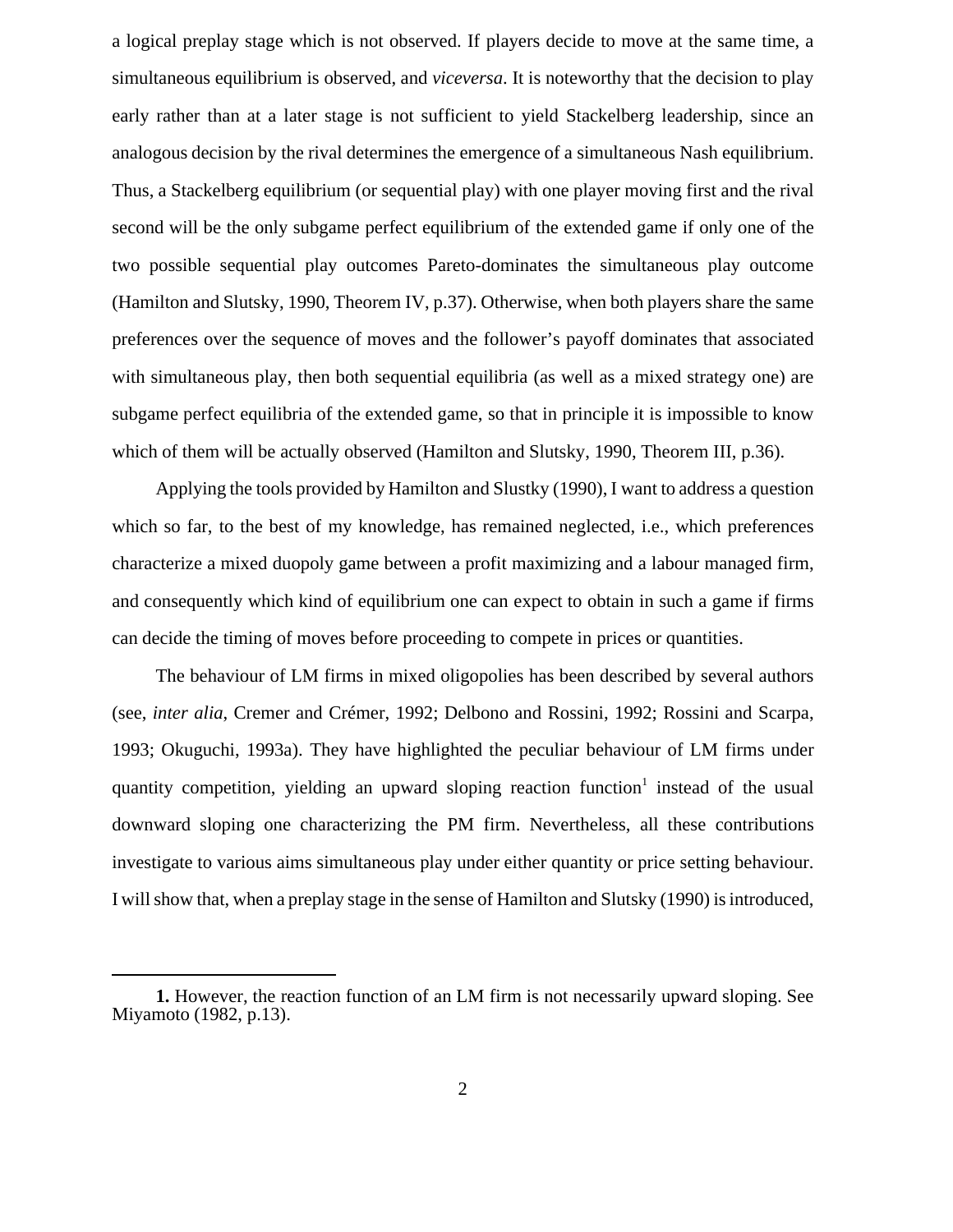### **1. Introduction**

A large body of literature deals with the issue of choosing roles in sequential duopoly games. In the context of duopolistic competition between profit maximizing (PM) firms, Gal-Or (1985) and Dowrick (1986) show that, provided firms are symmetric, the slope of their respective reaction functions in the relevant strategic variable, i.e., either price or quantity, determines whether they prefer to act as a leader or a follower. Specifically, both firms would prefer to be the leader (follower) in quantity (price) setting games if reaction functions are downward (upward) sloping, due to the presence of strategic substitutability (complementarity) between goods (see Bulow et al., 1985). The results reached by the above contributions are extended to the case of differentiated products by Gal-Or (1985) and Boyer and Moreaux (1987).

In a recent paper, Okuguchi (1993b) investigates the preferences of labour managed (LM) firms as for the distribution of roles under both Bertrand and Cournot competition and product differentiation, finding out that, in sharp contrast to what happens when only entrepreneurial firms are involved, in the case of a pure LM duopoly, reaction functions are upward sloping regardless of the kind of competition, be that in prices or quantities. Hence, both LM duopolists would prefer to act as a follower, independently of the strategic variable being set.

Even though the comparison between the payoffs accruing to duopolists in simultaneous and sequential games, as well as the conclusions drawn from it, is relevant in itself, it does not provide any answer to the main question, namely, whether firms' preferences would allow for any of the sequential or simultaneous equilibria to endogenously emerge as *the* equilibrium of the underlying game one could envisage, i.e., a game where firms are first required to announce the timing of their respective moves and then proceed to set the relevant variable in order to maximize their own objective function in the basic market game. This issue has been tackled in a very influential paper by Hamilton and Slutsky (1990). They embed simultaneous and sequential play into an extended game with observable delay where players must set both the strategic variable of the basic game and the time to set that variable. The latter process is actually